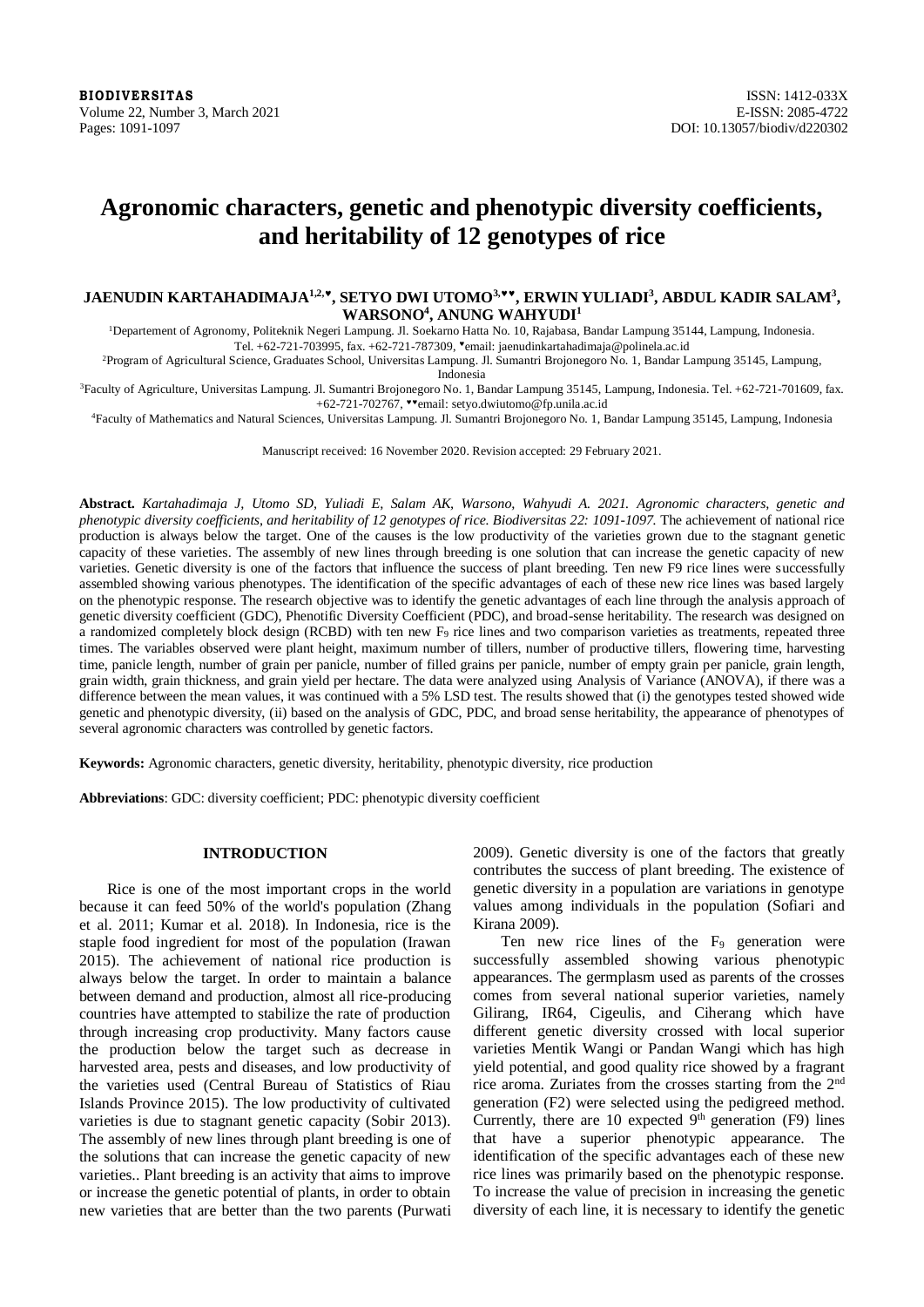advantages of each line through the analysis of the genetic diversity coefficient (GDC) approach, the coefficient of phenotypic diversity (PDC) and the estimated heritability value. Broad genetic diversity will affect the success of selection, and the success of selection is also influenced by the heritability level of the characters to be selected. The heritability prediction value shows whether a character is controlled by genetic factors or environmental factors, so that it can be seen to what extent the character can be passed on to the next offspring. The research objective was to identify the genetic superiority of each line through the analysis approach of the Genetic Diversity Coefficient (GDC), the Phenotific Diversity Coefficient (PDC), and the estimated heritability value.

#### **MATERIALS AND METHODS**

#### **Plant materials**

The germplasms used as the parent for the crossing were IR64, Gilirang, Cigeulis and Ciherang from national superior varieties which have different genetic diversity, and the local superior varieties, i.e., Mentik Wangi which have high yield potential and good quality in term of a rice fragrant aroma.

#### **F<sup>9</sup> generation selection**

Zuriates of the crossing starting from the  $2<sup>nd</sup>$  (F<sub>2</sub>) to the 6<sup>th</sup> (F6) generation were selected using the pedigree method to produce a segregating population that will be selected as new line candidates. Currently, 10 selected lines from the F<sup>9</sup> generation have been produced and showed superior agronomic characters. The lines of hope show superior agronomic characters. The 10 lines are coded B2, B3, B4, B7, F2, F3, F4, H1, H4, and L2.

### **Experiment design and analysis**

Ten new F<sup>9</sup> rice lines and 2 commercial varieties were planted in the field using a randomized complete block design (RCBD). The varieties were used and treatment and each treatment was repeated three times. The maximum plant height, maximum number of tillers, number of productive tillers, 50% age of flowering plants, length of panicles, number of grains per panicle, number of filled grains per panicle, number of empty grain per panicle, grain yield per clump, and grain yield per hectare was observed. The data were analyzed using Analysis of Variance (ANOVA), if there was a difference between the mean values, the LSD at 5% level was employed. To determine whether the phenotypic performance is influenced by genetic factors or environmental factors, analysis of Genetic Diversity Coefficient (GDC), the Phenotific Diversity Coefficient (PDC), and the estimated heritability value was applied for each observed variable. Genotypic diversity and phenotypic diversity ( $\delta^2$ <sub>g</sub>,  $\delta^2$ <sub>p</sub>) were used to estimate the Genetic Diversity Coefficient (GDC) and the Phenotific Diversity Coefficient (PDC) using the following formula:

$$
GDC = \frac{\sqrt{\delta_g^2}}{\bar{x}} \times 100\%
$$

$$
PDC = \frac{\sqrt{\delta_p^2}}{\bar{x}} \times 100\%
$$

Where:

GDC : Genetic Diversity Coefficient PDC : Phenotific Diversity Coefficient  $\delta^2$ : Phenotific variance  $\delta^2$ <sup>g</sup>: Genotific variance  $|\bar{x}|$ : General average

Broad sense heritability was calculated according to the method of Singh and Chaudhary (1985); Fehr (1987).

$$
H_B^2 = \frac{\delta_g^2}{\delta_p^2}
$$

Where:  $\delta^2$ <sub>p</sub> : Phenotypic variance;  $\delta^2$ <sub>g</sub>: Genotypic variance;

#### **RESULTS AND DISCUSSION**

#### **Growth variables**

The results of statistical analysis showed that the plant height, maximum number of tillers, number of productive tillers, width of flag leaves, length of flag leaves, and angles of flag leaves of 12 genotypes (10 lines and 2 varieties) varied among the genotypes (Table 1).

The plant height characters of 12 rice genotypes (10 lines and 2 varieties) showed significant variation. The F4 line showed the highest plant height about145.98 cm. Two lines, H4 and H1, as well as IR64 variety, showed lower than the other varieties. The twelve rice genotypes tested, if grouped based on plant height characters, can be grouped into three groups, i.e., (i) short plant, namely B4, F3, H1, H4 lines; (ii) medium plant, namely IR64 and Ciherang, B7, L2 lines, and; (iii) high plant, i.e., B2, B3, F2, and F4 (International Rice Research Institute 2002 and Yoshida 1981). The structure of rice plants is mainly determined by the condition of plant height, stem strength, number of tillers, leaf morphology and panicle (Kushwaha et al. 2015). Short and stiff rice stems are desirable traits in the development of superior rice varieties, because the plants become resistant to falling.

The capacity to produce maximum and productive tillers of the 12 rice genotypes tested showed character variation (Table 1). The H4 line shows the capacity to produce the maximum number of tillers a productive tillers. Based on the character of the ability to produce tillers, the 12 rice genotypes tested were categorized as the many tiller-producing rice. The capacity of the tillers is one of the important characteristics in high yielding varieties. The ability to produce tillers is a quantitative trait that contributes positively to rice productivity or yields (Constantino et al. 2015). Many tillers are expected to have a positive impact on the number of productive tillers.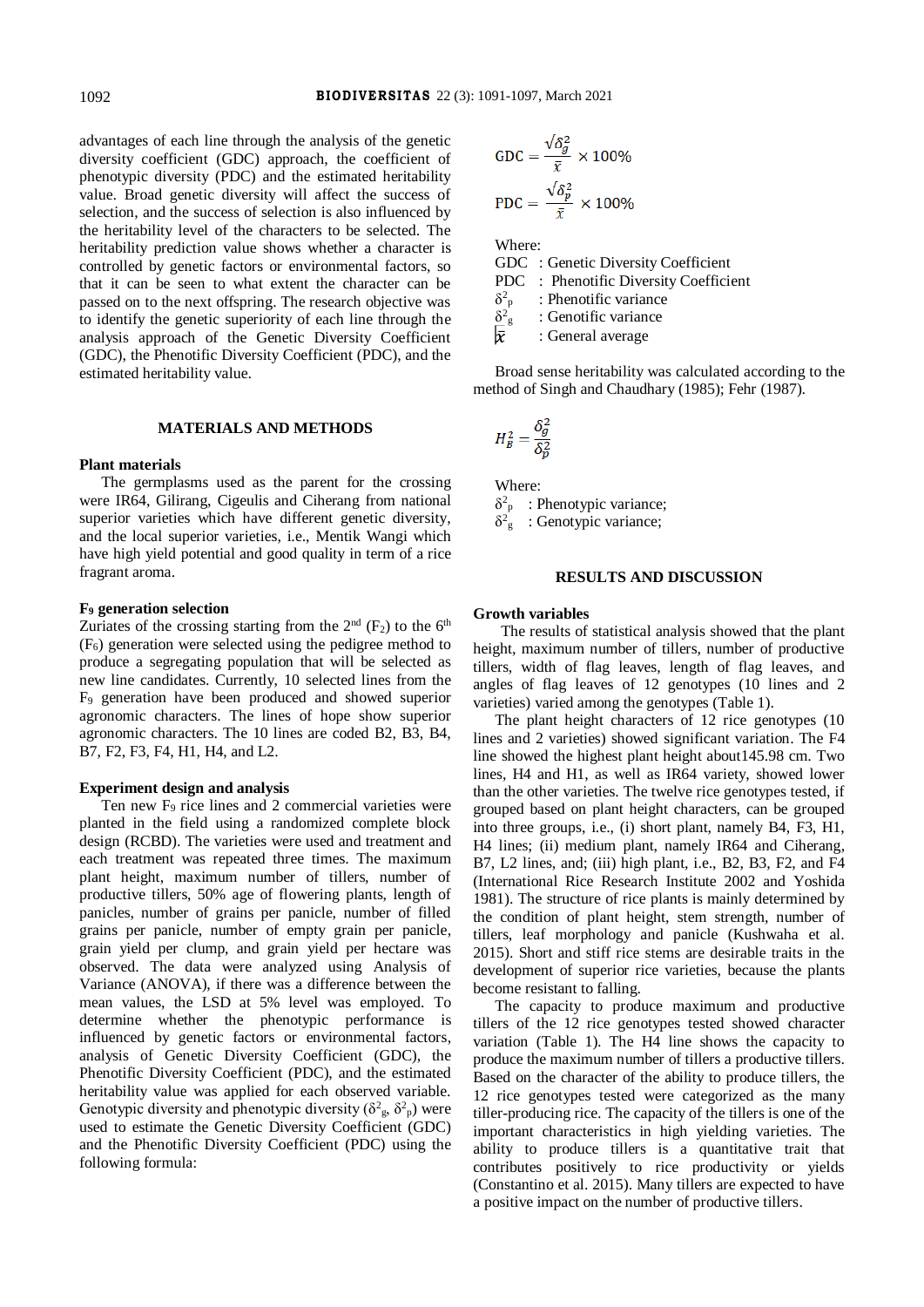| Genotype              | <b>Plant</b> height<br>(cm) | <b>Maximum</b><br>number of tillers<br>(tiller) | <b>Maximum</b><br>number of tillers<br>(tiller) | <b>Flag leaf</b><br>width (cm) | <b>Flag leaf length</b><br>(cm) | <b>Flag leaf</b><br>angle $(°)$ |
|-----------------------|-----------------------------|-------------------------------------------------|-------------------------------------------------|--------------------------------|---------------------------------|---------------------------------|
| $B2$ (line)           | 130.43 <sub>b</sub>         | $32.40 \text{ bc}$                              | $26.20$ abcd                                    | 1.82 <sub>b</sub>              | 34.88 bc                        | $20.68$ ab                      |
| B3 (line)             | 132.96 <sub>b</sub>         | 25.60 e                                         | 22.33 d                                         | 2.14a                          | 37.75 <sub>b</sub>              | 24.64a                          |
| B <sub>4</sub> (line) | $106.12$ fg                 | 27.87 cde                                       | 24.73 abcd                                      | 1.88 <sub>b</sub>              | $28.53$ gh                      | 17.61 bc                        |
| $B7$ (line)           | 114.07 d                    | $26.53$ de                                      | $24.00$ abcd                                    | 1.87 <sub>b</sub>              | 27.57h                          | 15.89 bcd                       |
| $F2$ (line)           | 133.73 <sub>b</sub>         | 31.13 bcd                                       | $26.07$ abcd                                    | 1.88 <sub>b</sub>              | 30.34 efgh                      | 22.67a                          |
| $F3$ (line)           | $109.15 \text{ ef}$         | 26.47 de                                        | 23.33 cd                                        | 1.86 <sub>b</sub>              | 33.17 cdef                      | 17.22 <sub>bc</sub>             |
| $F4$ (line)           | 145.98 a                    | 28.73 cde                                       | $24.00$ abcd                                    | 2.25a                          | 42.53a                          | 14.64 cd                        |
| $H1$ (line)           | $103.54$ gh                 | 27.87 cde                                       | $23.60$ bcd                                     | 1.90 <sub>b</sub>              | $31.14$ defg                    | 15.11 cd                        |
| $H4$ (line)           | 100.51 h                    | 39.13a                                          | 28.73a                                          | 1.82 <sub>b</sub>              | 29.80 fgh                       | 13.91 cd                        |
| $L2$ (line)           | 122.36c                     | 27.87 ab                                        | $28.27$ ab                                      | 1.82 <sub>b</sub>              | $31.25$ defg                    | 12.20 d                         |
| Var. IR-64            | 103.88 gh                   | 31.13 cde                                       | 22.20 d                                         | 1.77 <sub>b</sub>              | 34.01 cd                        | 15.93 bcd                       |
| Var. Ciherang         | 111.25 de                   | 31.73 bc                                        | 27.27 abc                                       | 1.82 <sub>b</sub>              | 33.36 cde                       | 14.00 cd                        |
| LSD.                  | 4.45                        | 4.86                                            | 4.78                                            | 0.23                           | 3.38                            | 4.90                            |

**Table 1.** The growth variables of 12 rice genotype observed

Note: The numbers followed by the same letter in the same column are not significantly different according to the 5% LSD test

Productive tillers are tillers that produce panicles where the seeds or grains are located. The number of productive tillers per clump or per unit area determines the number of panicles as a yield component which will have a direct effect on the high and low potential yield of grain. Cultivars with the ability to produce large numbers of tillers have been the main objective of breeding programs since the 18th century for high yields (Liu et al. 2013). Many tiller types are suitable for a wide variety of spacing. The ability to produce many tillers will have an impact on the yield potential of a variety or line.

The characters of flag leaf length, flag leaf width, and flag leaf angle of the 12 rice genotypes tested showed differences (Table 1). Flag leaf is the top leaf that looks different in position and size from other leaves. The F4 and B3 lines are the two lines that have the widest flag leaf about 2.14-2.25 cm, and B4, F2 and H4 lines have the shortest flag leaf ranging from 27.57-30.34 cm.

The leaf angles of the lines observed ranging from 12.20o-24.64o. A flag leaf angle of less than  $45^{\circ}$  is an upright leaf plant category. The flag leaves act as an assimilate producer during the seed filling process. The ideal morphological characters of flag leaf include 50 cm length, 2 cm width, 5° leaf angle, and narrow leaf to form the letter V (Peng et al. 2008). The desired characteristics of the leaves of the superior rice varieties are those that grow upright, thick, small and short. The effect of plant type on yield is highly dependent on the structure of the leaf canopy (Lu et al. 2010). Agronomically, the characters of rice varieties or lines with upright leaves are favored by farmers. In rice fields, which have an upright flag leaf character, are not favored by plant-disturbing organisms, especially birds, while those whose flag leaves are drooping, are preferred by birds because these pests will more easily perch at the base of the flag leaves and eat the grains.

### **Yield component and yield variables**

The characters of flowering time, harvesting time, panicle length, filled grain of each panicle, empty grain of each panicle, and the total number of grains per panicle of the12 rice genotypes varied widely (Table 2). Strains B2, B4, H1 and IR 64 are genotypes that are faster flowering and harvesting than the other lines. There are three genotypes, namely the B3, F4 and L2 lines which are slower flowering and harvesting. Based on the harvesting time, rice was categorized as aged > 151 days after sowing (DAS); medium age (125-150) DAS; early age 105 – 124 DAS; very early age 90 90-104 DAS; and ultra-early < 90 DAS (Indonesian Center for Rice Research 2016). Based on the age group categories, the 12 rice genotypes studied were categorized as early maturity, which ranged from 106.60 to115.93 days.

Observations on panicle length for the 12 rice genotypes (Table 2) showed variation/differences. The F4 line has a longer panicle length than the other genotypes, while the B4, H1, and H4 lines are three genotypes with shorter panicle lengths. The range of panicle length was 23.68 cm-29.90 cm and classified as the medium panicle length category (Diptaningsari 2013).

Rice plant panicles support the grain which is a sink that needs to be filled with photosynthate from various sources in the plant. Panicle achieves high yield when the number of grains per  $m<sup>2</sup>$  is high, the percentage of filled grains is high, and the weight of 1000 filled grains is high. There are two genotypes that have the character of producing a higher total number of grain per panicle and filled grains of each panicle, namely the B3 and F4 lines. Although the length of the panicle is not too long in B3 line, it has capability to produce the highest number of total grain per panicle. This is the advantage of the B3 line because the location of the seeds or grain in the panicles is very tight, while other lines and varieties are rather rare.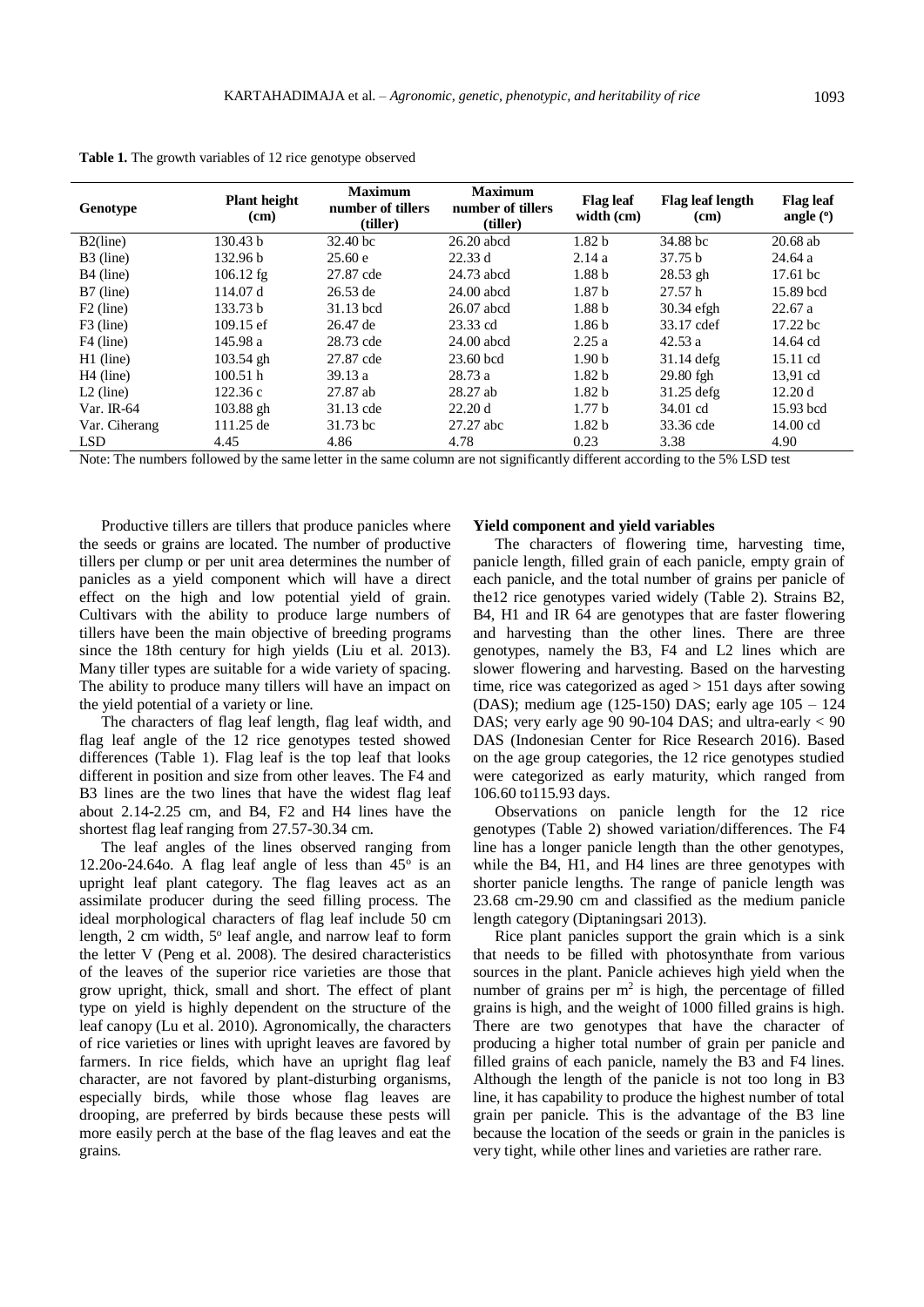| Genotype              | <b>Flowering time</b><br>(days) | <b>Harvest time</b><br>(days) | <b>Panicle</b><br>length (cm) | <b>Filled grain</b><br>$panicle-1 (grains)$ | <b>Empty</b> grain<br>$panicle-1 (grains)$ | <b>Total grain</b><br>$panicle-1 (grains)$ |
|-----------------------|---------------------------------|-------------------------------|-------------------------------|---------------------------------------------|--------------------------------------------|--------------------------------------------|
| $B2$ (line)           | $62.60$ fgh                     | 106.60 d                      | 25,59 de                      | 86.64 e                                     | 64.98 a                                    | 147.02 cd                                  |
| B3 (line)             | $69.00$ ab                      | 115.93a                       | 26,31 cd                      | 185.49 a                                    | $30.38$ ab                                 | 209.55a                                    |
| B <sub>4</sub> (line) | $62.93$ efgh                    | 107.33 d                      | $23,68 \text{ g}$             | 136.28 cd                                   | 38.63 ab                                   | 175.03 bc                                  |
| $B7$ (line)           | 64.00 def                       | 113.00 <sub>b</sub>           | 26,23d                        | 145.03 bcd                                  | 21.17 <sub>b</sub>                         | 166.28 bcd                                 |
| $F2$ (line)           | $65.67$ c                       | 110.53c                       | 27.01c                        | 119.31 d                                    | $30.03$ ab                                 | 148.12 cd                                  |
| F3 (line)             | 64.20 de                        | 106.47 d                      | 24,86 ef                      | 140.13 bcd                                  | 23.24 b                                    | 162.97 bcd                                 |
| F4 (line)             | 70.20 a                         | 115.67 a                      | 29.90a                        | 171.47 ab                                   | 45.64 ab                                   | 218.29a                                    |
| $H1$ (line)           | 62.53 h                         | 107.53 d                      | $23,68 \text{ g}$             | 126.77 d                                    | 31.92 ab                                   | 158.27 bcde                                |
| $H4$ (line)           | $64.00$ def                     | 107.00 d                      | $24,44$ fg                    | $143.00$ bcd                                | 11.60 <sub>b</sub>                         | 150.91 cde                                 |
| $L2$ (line)           | 68.67 <sub>b</sub>              | 115.33 a                      | 28,60 b                       | 137.42 cd                                   | 24.78 b                                    | 163.31 bcde                                |
| Var. IR- $64$         | 60.73 i                         | 106.87 d                      | 25.99 d                       | $116.39 \text{ de}$                         | $32.24$ ab                                 | 139.36 d                                   |
| Var. Ciherang         | 64.47 cd                        | 111.40c                       | $25.19 \text{ ef}$            | 160.16 abc                                  | 18.54 <sub>b</sub>                         | 176.44 b                                   |
| <b>BNT</b>            | 1.45                            | 1.23                          | 0,76                          | 32.38                                       | 38.82                                      | 24.79                                      |

|  | Table 2. Yield characteristics and components of 12 rice genotypes observed in this study |  |
|--|-------------------------------------------------------------------------------------------|--|
|  |                                                                                           |  |

Note: The numbers followed by the same letter in the same column are not significantly different according to the 5% LSD test

Grain quality is one of the selection parameters in rice plant breeding. The number of filled grains per panicle determines plant productivity. If the panicles produce a lot of dense grains, the productivity of rice plants is high. A large number of filled grains in each panicle and the small number of empty grains will determine the high quality of the plant (Mulyaningsih et al. 2016).

The grain size of the 12 genotypes studied varied in length, width and thickness (Table 3). The B3 line is one of the new rice lines which has the shortest grain length character of 8.30 mm (classified as the medium-grain length category), but it has the widest grain width character, while the other nine lines are ranging from 9.04- 10.31 mm and including as the long grain category. Other lines, such as B2, B4, B7, F2, F3, F4, H1, H4, L2, and two varieties IR 64 and Ciherang, have a long grain length with a narrower grain. IR 64 is the smallest (narrow) grain rice that has only 2.55 mm width.

The weight of 1000 filled grains of the 12 rice genotypes tested was different (Table 3). The F4 line has the weighest 1000 filled grains, i.e., 33.40 g compared to other genotypes. The F3, H4, and Ciherang varieties are three genotypes that have lower 1000 grains weight of filled grain. The weight of the 12 rice genotypes tested was ranging from 26.79 to 33.40 g. The 1000 grains weight of most paddy fields is about 25 g.. The weight of 1,000 filled grains is more dominated by plant genetic factors (Kartina et al. 2017). The yield components do not work independently, in general, they are interrelated with each other which ultimately produces the grain. Most characters of yield components are inherited and some of them are not (Hasanuzzaman et al. 2010).

#### **Grain shape characters**

Qualitatively, the grain characters of the 12 rice genotypes studied (10 lines and 2 varieties) were observed and they had different characters (Figure 1). The three genotypes such as B2, F4, and H4 strains have hairy or tail tips, in which the F4 line at the end of the tail is longer than the B2, and H4 lines. Other genotypes are hairless (Figure 1).

Thus, the 12 rice genotypes tested are grouped into two characters, namely the hairy and hairless rice. The hairy rice is included in the *Javanica* cultivar group, while the hairless rice are included in the *Indica* cultivar group.

#### **Rice shape characters**

The grain was then peeled off and the husk was removed to becomes cracked rice (Figure 2) and then the length, width and length/width ratio were measured. The measurements and characterization were carried out according to the Ministry of Environment and Forests Government of India (2011).

The results of characterization, of the 12 rice genotypes tested, there were two characters of rice shape, i.e., medium and (lean/slender character. Four genotypes (B2, B3, F2, and H1) lines are classified as medium rice shape which has a length/width ratio between 2.4-3.0 mm. The other eight genotypes, i.e., B4, B7, F3, F4, H4, L2, IR64, and Ciherang, are grouped into slender grain shape characters because they have a length/width ratio> 3.0 mm) (Table 4).

# **Genotypic diversity coefficient (GDC), phenotypic diversity coefficient (PDC), and heritability**

The genetic variability criterion is determined by comparing genetic variability with its standard deviation. The observed variable has a wide genetic variability value if the value of genetic variability is equal to or greater than twice the standard deviation of genetic variance ( $\sigma^2$ g > 2.Sd  $\sigma^2$ g) and the phenotypic variability is referred to as broad genetic variability if the value of the phenotypic variance is equal to or greater than twice the standard deviation of the variance ( $\sigma^2 f > 2$ .Sd  $\sigma^2 f$ ) (Qosim at al. 2013).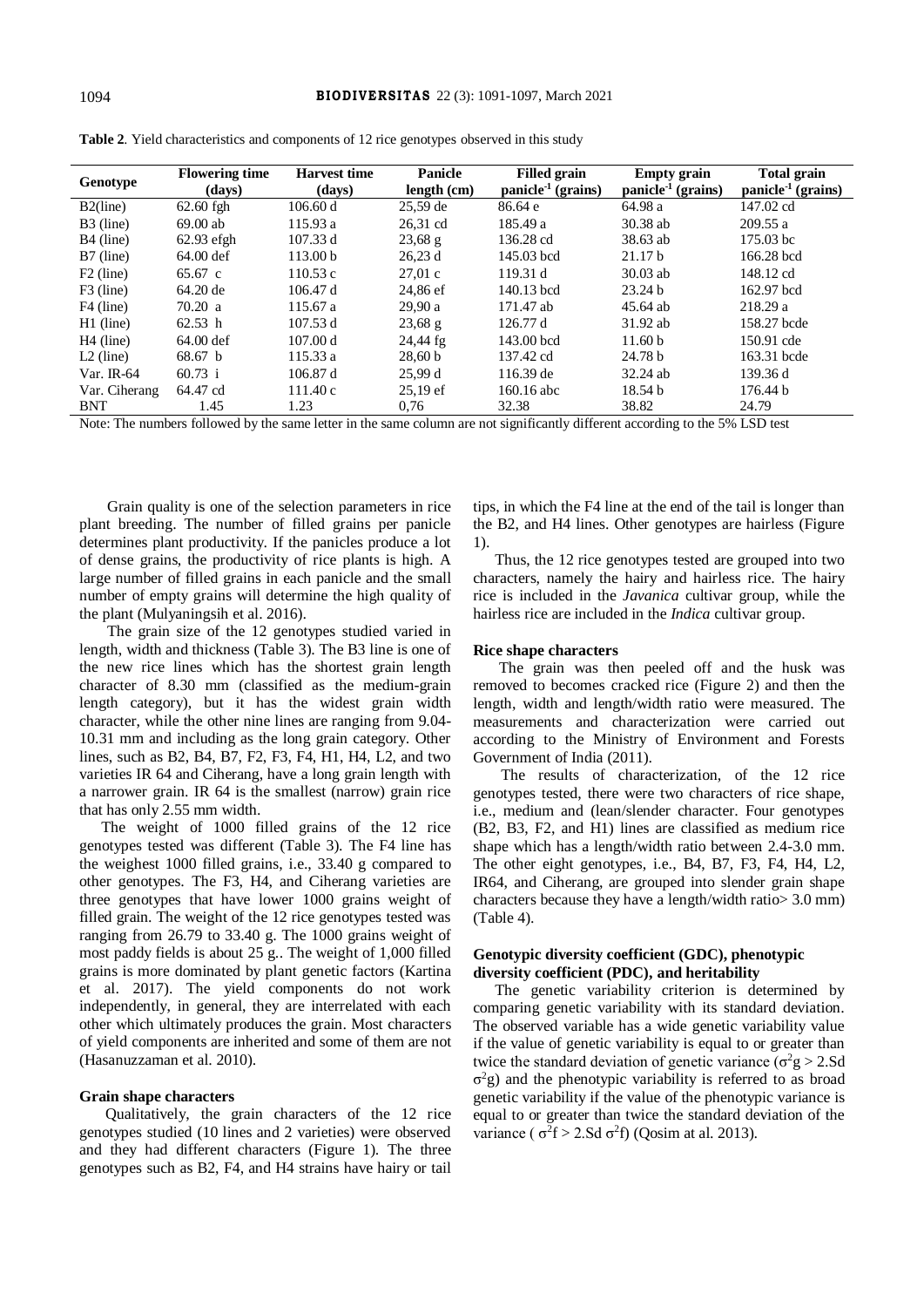| Genotype              | Grain length (mm) | <b>Grain width</b><br>(mm) | Grain<br>thickness (mm) | Weight of 1000 grains<br>of filled grain $(g)$ | Grain vield per<br>hecta (ton) |
|-----------------------|-------------------|----------------------------|-------------------------|------------------------------------------------|--------------------------------|
| $B2$ (line)           | $10.05$ abc       | $3.13$ bc                  | 2.10a                   | 31,56 b                                        | 11.56 ab                       |
| B3 (line)             | 8.30 f            | 3.37a                      | $2.05$ abc              | 30.10c                                         | 12.00a                         |
| B <sub>4</sub> (line) | $10.00$ bcd       | 2.86d                      | $2.06$ abc              | 28,88 cdef                                     | $10.19$ cde                    |
| B7 (line)             | 9.96 bcd          | $2.76$ de                  | $2.03$ abc              | 28.57 def                                      | $10.81$ bc                     |
| $F2$ (line)           | 9.01 <sub>e</sub> | 3.05c                      | $2.06$ abc              | $28,33$ defg                                   | 7.86 f                         |
| $F3$ (line)           | $9.70$ cd         | $2.77$ de                  | 1.98c                   | $28,09$ fgh                                    | $10.44$ cd                     |
| F4 (line)             | $10.31$ ab        | 2.77 <sub>b</sub>          | $2.04$ abc              | 33.40a                                         | $11.72$ ab                     |
| $H1$ (line)           | 9.04e             | 3.05c                      | $2.08$ ab               | 29.89 cd                                       | 7.71f                          |
| $H4$ (line)           | 9.64d             | $2.79$ de                  | $2.01$ bc               | $27,13$ gh                                     | $9.66$ de                      |
| $L2$ (line)           | 10.41a            | $2.84$ de                  | $2.07$ abc              | 29,53 cde                                      | $10.70$ bcd                    |
| Var. IR- $64$         | $9.64$ ab         | 2.55 f                     | $2.06$ abc              | 26.79h                                         | 8.03 f                         |
| Var. Ciherang         | 9.79 cd           | 2.74e                      | $2.05$ abc              | $28.49$ defg                                   | 9.26e                          |
| <b>LSD</b>            | 0.40              | 0.12                       | 0.09                    | 1.41                                           | 1.11                           |

**Table 3**. Characteristics of grain size, weight of 1000 filled grains, and yield potential of 12 rice genotypes

Note: The numbers followed by the same letter in the same column are not significantly different according to the 5% LSD test



**Figure 1.** Grain characteristics of 12 rice genotypes. Ci: Ciherang

**Table 4**. Size and shape characters of 12 genotypes of rice

| Genotype              | (mm) | (mm) | Rice length Rice width length/width Character<br>ratio (mm) of rice shape |        |
|-----------------------|------|------|---------------------------------------------------------------------------|--------|
|                       |      |      |                                                                           |        |
| $B2$ (line)           | 7.52 | 2.55 | 2.97                                                                      | Medium |
| B3 (line)             | 6.43 | 2.78 | 2.31                                                                      | Medium |
| B <sub>4</sub> (line) | 7.38 | 2.36 | 3.12                                                                      | Slim   |
| B7 (line)             | 7.45 | 2.30 | 3.24                                                                      | Slim   |
| $F2$ (line)           | 6.24 | 2.45 | 2.55                                                                      | Medium |
| F3 (line)             | 7.63 | 2.12 | 3.60                                                                      | Slim   |
| F4 (line)             | 7.51 | 2.49 | 3.02                                                                      | Slim   |
| H1 (line)             | 6.43 | 2.56 | 2.51                                                                      | Medium |
| $H4$ (line)           | 7.12 | 2.19 | 3.25                                                                      | Slim   |
| $L2$ (line)           | 7.97 | 2.32 | 3.44                                                                      | Slim   |
| Var. $IR-64$          | 7.35 | 1.96 | 3.75                                                                      | Slim   |
| Var. Ciherang         | 7.30 | 2.09 | 3.49                                                                      | Slim   |

Note: Slim shape (length/width ratio > 3mm); Medium form (length/width ratio 2.4-3.0) (Ministry of Environment and Forests Government of India, 2011)



**Figure 2.** Rice shape characters of 12 rice genotypes. Ci: Ciherang

The results of statistical analysis, genetic and phenotypic variability for the characters of maximum plant height, number of tillers, flag leaf length, flag leaf angle, flowering time, harvesting time, panicle length, filled grain per panicle, total grain per panicle, grain length, grain width, weight 1000 grains of filled grain, and grain yield per hectare have wide genetic and phenotypic variability values. This can be seen from the magnitude of the value of genetic variance and phenotype variety which is greater than twice the standard deviation of genetic variance and phenotypic variety (Table 5). This shows that the agronomic characters between genotypes are very diverse. Genetic and phenotypic diversity is one of the factors that greatly influence the success of plant breeding efforts. The presence of genetic and phenotypic diversity in a population means that there are variations in genotype and phenotype values between individuals in the population (Sofiari et al. 2009). The wide diversity of characters will provide good opportunities in the selection process because the process of improving plant character is as expected.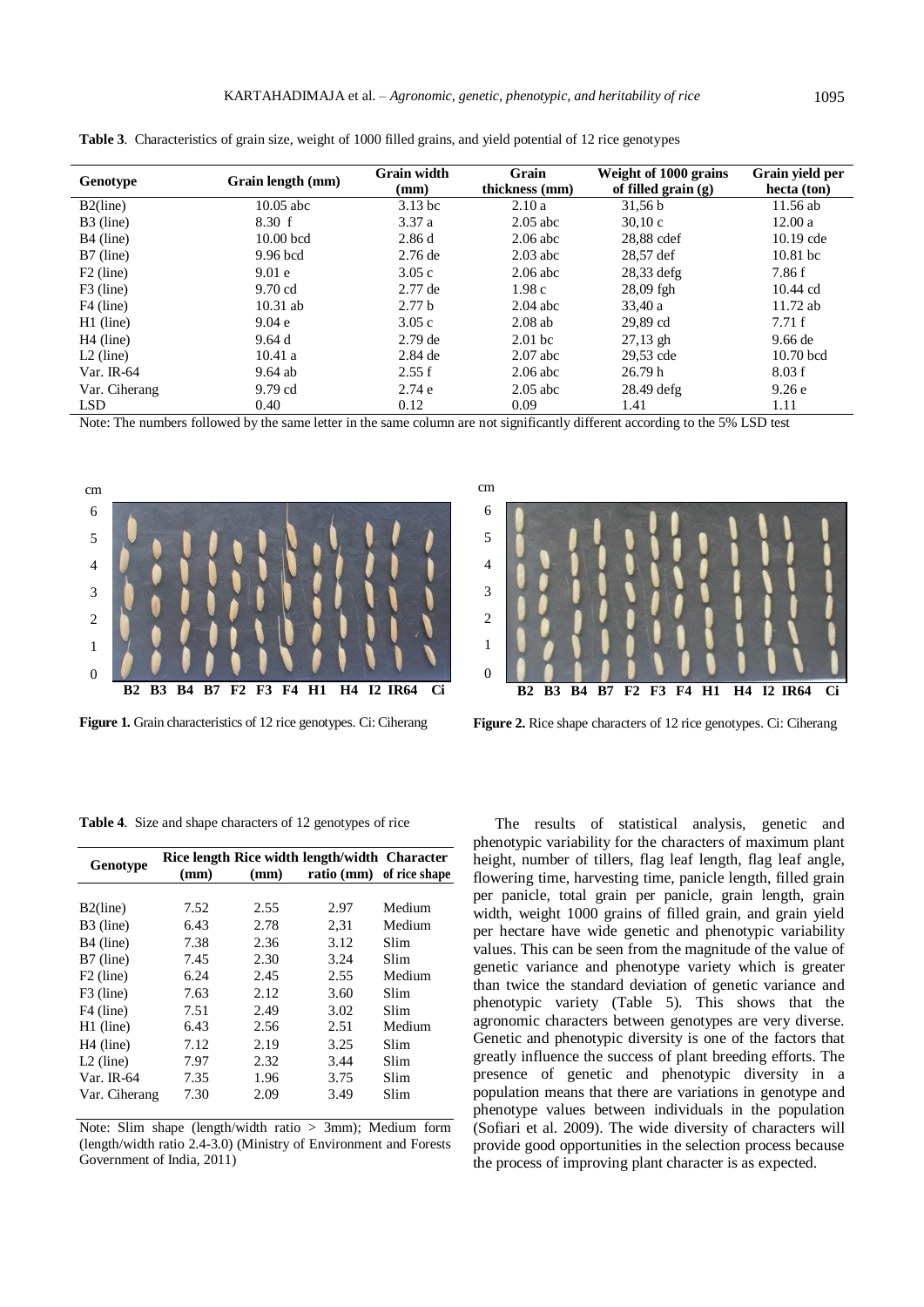| <b>Observation variable</b>               | $\sigma^2$ e | $\sigma^2$ g | $\sigma^2 \mathbf{p}$ | $2x$ sd<br>$\sigma^2$ g | <b>GDC</b> | <b>PDC</b> | <b>Heritability</b><br>$(h^2)$ BS |
|-------------------------------------------|--------------|--------------|-----------------------|-------------------------|------------|------------|-----------------------------------|
| Plant height                              | 6.91         | 217.89       | 220.20                | 172.74                  | 12.53      | 12.59      | 0.99                              |
| Maximum number of tillers                 | 8.25         | 13.21        | 15.97                 | 12.63                   | 12.11      | 13.31      | 0.47                              |
| Number of productive tillers              | 7.98         | 2.25         | 4.91                  | 4.15                    | 5.99       | 8.84       | 0.46                              |
| Flag leaf width                           | 0.02         | 0.01         | 0.02                  | 0.02                    | 6.19       | 7.47       | 0.69                              |
| Flag leaf length                          | 3.98         | 16.06        | 17.39                 | 13.66                   | 12.20      | 12.69      | 0.92                              |
| Flag leaf angle                           | 8.37         | 11.53        | 14.31                 | 11.34                   | 19.92      | 22.20      | 0.81                              |
| Flowering time                            | 0.73         | 8.31         | 8.55                  | 6.71                    | 4.44       | 4.51       | 0.97                              |
| Harvest time                              | 0.52         | 14.55        | 14.72                 | 11.55                   | 3.46       | 3.48       | 0.99                              |
| Panicle long                              | 0.20         | 3,43         | 3.50                  | 2,74                    | 7,14       | 7,21       | 0.98                              |
| Grain fill each panicle                   | 365.71       | 561.40       | 683.30                | 540.63                  | 17.05      | 18.80      | 0.82                              |
| Empty grain every panicle                 | 525.68       | 20.96        | 196.19                | 184.18                  | 14.72      | 45.04      | 0.11                              |
| Total grain of each panicle               | 214.37       | 516.58       | 588.03                | 463.13                  | 13.53      | 14.44      | 0.88                              |
| Grain length                              | 0.06         | 0.37         | 0.39                  | 0.31                    | 6.27       | 6.43       | 0.95                              |
| Grain width                               | 0.005        | 0.06         | 0.06                  | 0.04                    | 8.06       | 8.17       | 0.97                              |
| Grain thickness                           | 0.003        | 0.00         | 0.001                 | 0.001                   | 0.47       | 1.50       | 0.10                              |
| The weight of 1000 grains of filled grain | 0.69         | 3.19         | 3.42                  | 2.69                    | 6.11       | 6.33       | 0.93                              |
| Grain yield per hectare                   | 0.43         | 2.14         | 2.29                  | 1.80                    | 14.65      | 15.13      | 0.94                              |

**Table 5.** Values of environmental variety, genetic variety, phenotypic variety, heritability, GDC and PDC 12 rice genotypes

Genotypic Diversity Coefficient (GDC) and Phenotypic Diversity Coefficient (PDC) values for plant height, flag leaf length, flag leaf angle, flowering time, harvesting time, panicle length, number of filled grains per panicle, total number of grain per panicle, grain length, grain width, weight of 1000 filled grains, and grain yield per hectare are almost equal (coincide), while the characters of the maximum tillers, the number of productive tillers, the number of empty grains per panicle, and the grain thickness, have a PDC value that is higher than the value GDC (Table 5).

The criteria for the value of the GDC and PDC scores are low (0-25%), rather low (25-50%), quite high (50- 75%), high (75-100%) (Moedjiono and Mejaya 1994). The GDC and PDC scores of the 15 characters observed are low. This gives an indication that the characters that appear from each genotype show uniform and stable conditions. The low values of the Genotypic Diversity Coefficient (GDC) and the Phenotypic Diversity Coefficient (PDC) for the character of plant height, flag leaf length, flag leaf angle, flowering time, harvesting time, panicle length, number of filled grains per panicle, total number of grain per panicle, length Grain, grain width, weight of 1000 filled grains, and grain yield per hectare which are almost equal or coincide, indicate that the diversity of a character is more due to genetic factors (Hapsari et al. 2010). Thus, if the 12 rice genotypes tested were planted in another place with a different environment, the possibility of character changes was very low.

According to Jalata et al. (2011), the PDC value that is higher than the GDC indicates that the selection can be made based on the diversity of these characters. PDC which is higher than GDC also shows that the diversity seen in these characters is more influenced by environmental factors than genotypic factors. The GDC value which is close to or almost the same as the PDC indicates that environmental factors have little effect on the diversity that occurs in the characters tested, so that selection can be effectively carried out on these characters based on their performance (Yasinda et al 2015).

Heritability values for the characters of plant height, flag leaf width, flag leaf length, flag leaf angle, flowering time, harvesting time, panicle length, filled grain per panicle, total grain per panicle, grain length, grain width, weight of 1000 filled grains, and grain yield per hectare showed broad sense heritability values  $(h<sup>2</sup><sub>BS</sub>)$  ranging from 0.69 to 0.99 (Table 5). This shows that all the characters observed have high heritability values. The characters of the maximum number of tillers and the number of productive tillers produced by the 12 genotypes had a heritability value between 4.6-4.7 which was in the moderate category, and the character of the number of empty grains per panicle and grain thickness character had low heritability, i.e., 0.10-0.11.

Heritability is a genetic parameter used to measure the level of inheritance of a character in a plant population or an estimate that measures the extent to which the variability of a character's appearance in the population is caused by the role of genetic factors. If a character has a high heritability value, the appearance of that character is more controlled by genetic factors, so that the character can be referred to as a character that is easily inherited. Genetic factors play a more important role in controlling a trait than environmental factors (Barmawi 2013; Hermanto et al. 2017). In order to release a line as a new high-yielding variety, one of the conditions that must be fulfilled by the line concerned is its population in a uniform line.

### **ACKNOWLEDGEMENTS**

The author would like to thank DRPM, Indonesia Ministry of Research, Technology and Higher Education (*Kemenristek Dikti*) for funding this research, as well as to